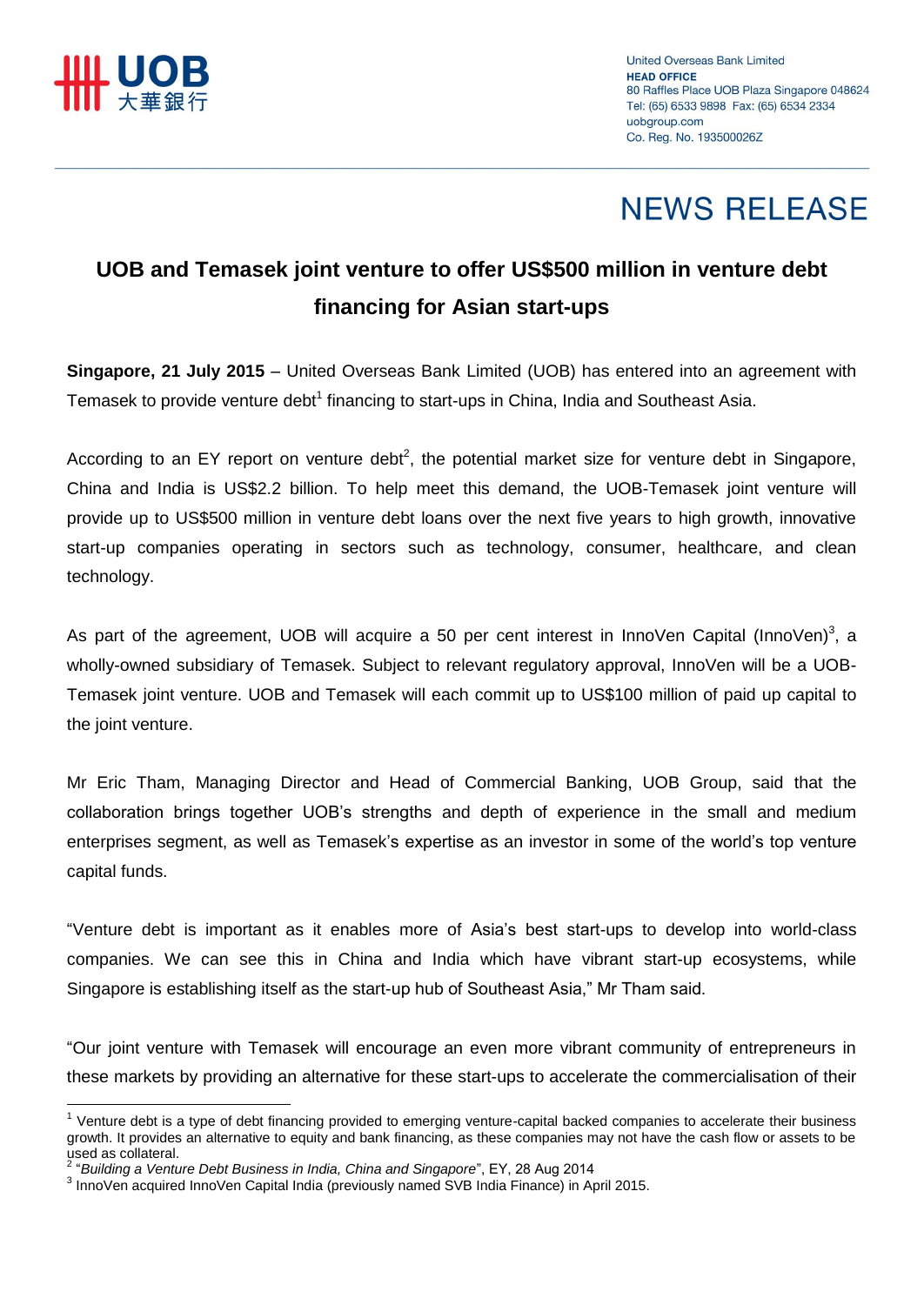

# **NEWS RELEASE**

business and to increase the valuation of their business without the need to pledge additional collateral or dilute their stake in the company."

Mr Ong Beng Teck, Managing Director, Enterprise Development Group, Temasek said, "Temasek is committed to building InnoVen and promoting growth of innovative companies by working with entrepreneurs and venture capitalists across Asia. This new pan-Asian venture debt financing initiative will seek the next generation of leading companies, providing the support they need to scale and succeed."

InnoVen is India's largest provider of venture debt<sup>4</sup> to high-growth innovative companies. In addition to the operations already established in India, the joint venture will establish subsidiaries in Singapore and China in the coming months to offer venture debt to fast-growing innovative companies in these markets.

### **UOB offers venture debt financing to Singapore-based high growth companies**

Singapore-based start-up Reebonz is one such company that has used venture debt to meet its financing needs without diluting its equity.

In October 2014, UOB signed the first venture debt financing deal for a Singapore start-up when it offered Singapore-based luxury e-commerce e-tailer and marketplace Reebonz a venture debt loan. The venture debt loan from UOB was provided at an early stage of Reebonz's expansion, thereby supporting Reebonz's continued growth.

Mr Samuel Lim, CEO of Reebonz, said, "Venture debt financing from UOB has allowed Reebonz to bridge our capital and operational needs, further supplementing venture capital funding. In addition, this has allowed more flexibility in our funding options and allowed Reebonz to continue growing our business."

Through the use of venture debt, UOB has also supported Heptagon, a provider of intelligent micro optics systems for smart devices, in achieving rapid growth over the last few years.

 $\overline{a}$ 

<sup>4</sup> [innovencapital.com](../../AppData/Local/Microsoft/Windows/Temporary%20Internet%20Files/AppData/Local/Microsoft/Windows/Temporary%20Internet%20Files/Content.Outlook/9GTJ1XIF/innovencapital.com)